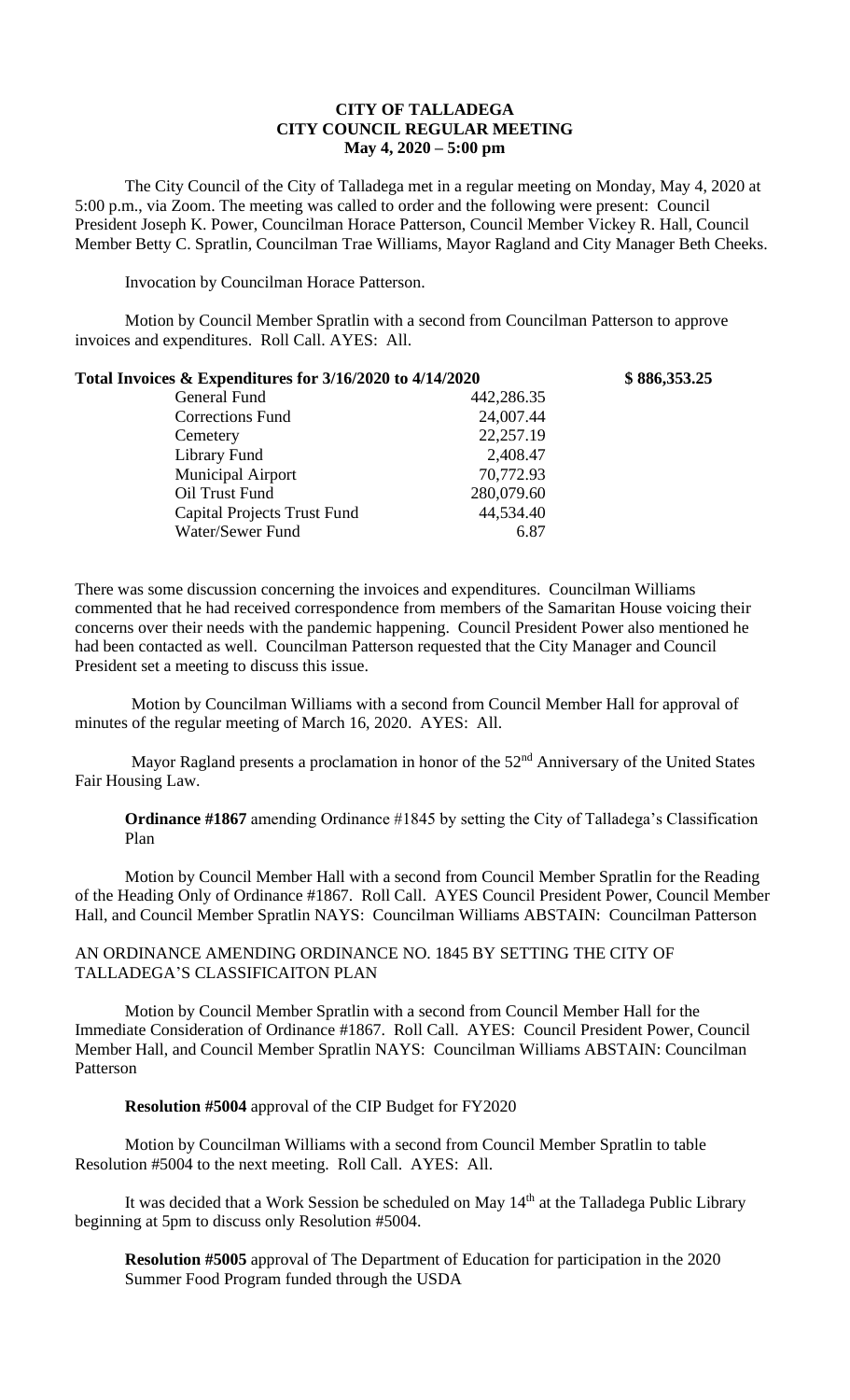Motion by Councilman Patterson with a second from Councilman Williams for the approval of Resolution #5005. Roll Call. AYES: All.

**Resolution #5006** approving abatement of junk cars on Renee Drive **Resolution #5007** approving abatement of junk cars on Curry Court **Resolution #5008** approving abatement of junk cars on Hosey St. **Resolution #5009** approving abatement of junk cars on Isbell Circle **Resolution #5010** approving abatement of junk cars on Isbell Circle **Resolution #5011** approving abatement of junk cars on Isbell Circle

Motion by Councilman Patterson with a second from Councilman Williams for the approval of Resolution #5006 to Resolution #5011. Roll Call. AYES: All.

**Resolution #5012** surplusing of 2006 F350 (IFDWW36P86EC71684) and 2006 Landpride Flail Mower from Community Appearance Department

There was some discussion concerning the possibility of keeping older vehicles for emergencies or for spare parts. It was stated that usually the vehicles are dispensed with so as to avoid major repair costs as well as being able to sell it at a reasonable price.

Motion by Councilman Patterson with a second from Councilman Williams for the approval of Resolution #5012. Roll Call. AYES: All.

**Resolution #5013** approving a contract with AIDB for preparing lunches for the Summer Food Program at a cost of \$2.80/meal

Motion by Council Member Spratlin with a second from Council Member Hall for the approval of Resolution #5013. Roll Call. AYES: All.

**Resolution #5014** approving renewal of the City's Public Transportation Program and purchase of a new fleet van with East Alabama Regional Planning and Development Commission with a grant match of \$48,302.

Motion by Councilman Williams with a second from Councilman Patterson for the approval of Resolution #5014. Roll Call. AYES: All.

Motion by Councilman Patterson with a second by Council Member Hall to approve invoices and expenditures for the Water Department. AYES: Council President Power, Councilman Patterson, Council Member Hall, and Council Member Spratlin NAYS: Councilman Williams

| Water Department Expenditures for 3/16/2020 to 4/14/2020 |            | \$555,924.10 |
|----------------------------------------------------------|------------|--------------|
| Water/Sewer Fund                                         | 555,924.10 |              |

**Resolution #5015** approving a contract with Jet-Pep, Inc. of Alabama for repairs, upgrades, and installing new access drive to Stonehill Booster Pump Station for a cost not to exceed \$492,250.

Motion by Councilman Patterson *Motion dies for lack of a second.*

**Resolution #5016** approving a contract with Mastins, Inc. of Boaz, AL for a generator for the Main Wastewater Treatment Plant for a cost not to exceed \$196,913.

Motion by Councilman Williams with a second from Councilman Patterson for the approval of Resolution #5016. Roll Call. AYES: All.

Mayor Ragland commented that he had received many concerns from the citizens and encouraged all to utilize the Action Center option on the City's website. Council President Power requested that a tally of complaints or concerns be included in the monthly reports.